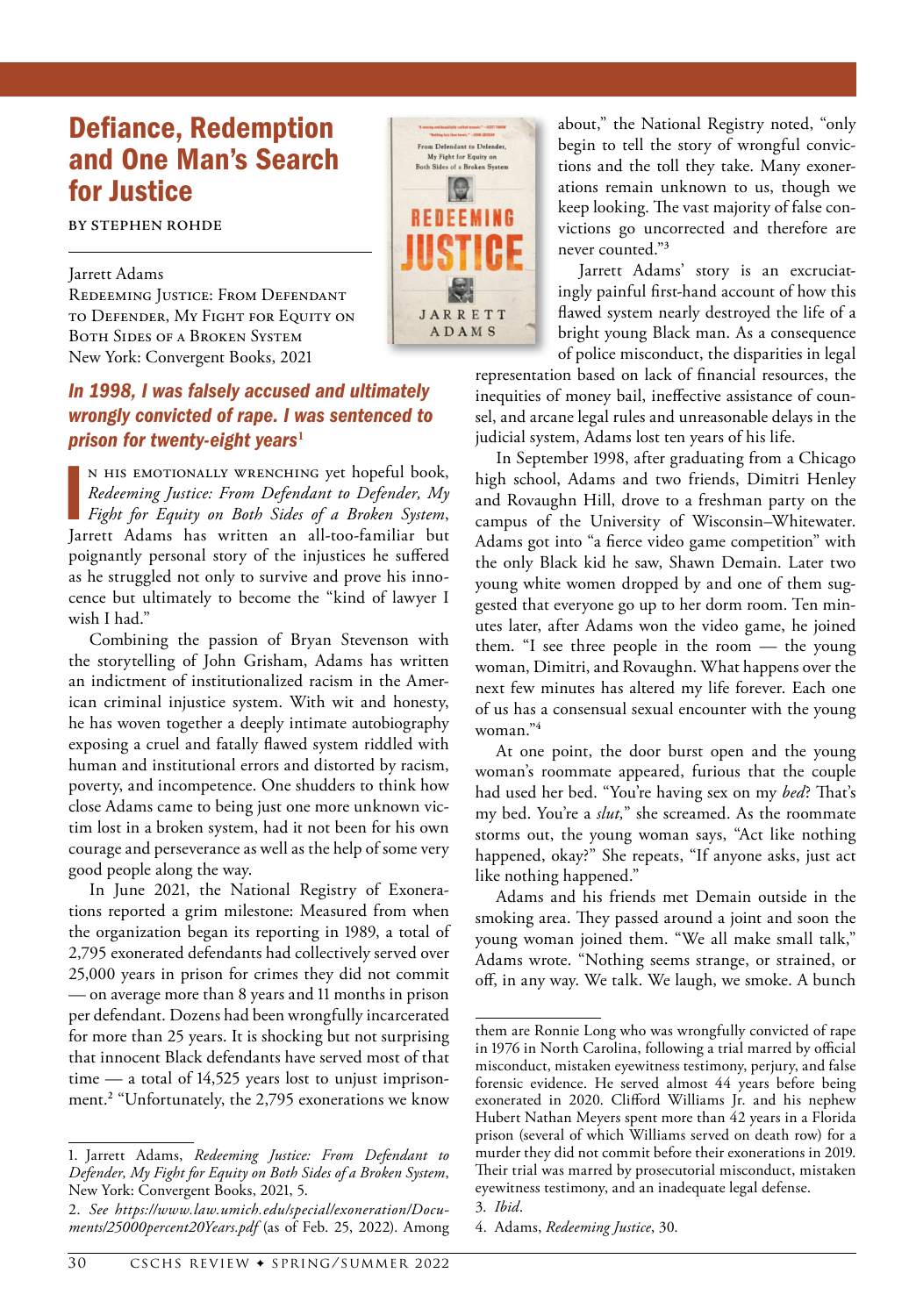of people mingling at a party, passing the time." Then the roommate arrived with another girl. Pointing, she said "There she is. Right there. And those are the Black guys she was with — having sex on my bed. Unreal. She's a *slut*." The young woman stood and announced, "I'm leaving. I'm done. I'm not gonna stay around this,"**<sup>5</sup>** and she left. Adams and his friends eventually headed back to Chicago.

After starting classes at a junior college, Adams was interviewed by law enforcement officers from Chicago and Wisconsin without giving him his *Miranda* warnings. "Why would this *white girl* from up in Wisconsin, the first time she meets you guys, three Black guys from Chicago," one officer stated — "Why would she *consent* to have sex with you?"**<sup>6</sup>**

In late September, Adams was arrested. Adams, Henley, and Hill were each charged with five counts of first-degree sexual assault, facing 25 years in prison on each count and a sixth count of false imprisonment.

At the preliminary hearing, the young woman testified that during a party she was in her dorm room when "all of a sudden" these "three Black guys" "forced their way into my room" and "began to sexually assault me."**<sup>7</sup>** All three were bound over for trial. Hill's family put up their house, posted bail, and hired Gerald Boyle, an experienced trial attorney. Henley's family was also able to post bail. But Adams' family couldn't, and so he remained in custody. The trial was set six months away but in the interim, he met with his court-appointed lawyer only twice. Each time the lawyer asked a few questions but didn't probe thoroughly into what happened on the night in question.

At trial, the judge was a white woman and all the jurors and alternates were white.

After each side rested their case, the prosecutor announced that he wanted to reduce the charges from first degree to third and fourth degree. Boyle raged, accusing the young woman of changing her story, calling the trial a sham, and asking for a mistrial with prejudice. Instead, the judge declared a mistrial without prejudice. Adams was confused. Have they won? No, the lawyers explained. The prosecutor has the option to refile the charges.

And that's exactly what he did. A month later, Adams was back in court. He spotted Henley but not Hill. Adams' lawyer explained that Boyle had filed a motion in the appellate court arguing that in light of double jeopardy protections, his client shouldn't be tried again. Adams suggested that his lawyer make the same argument. Instead, his lawyer said that Adams and Henley were "good boys," Hill's argument on appeal might not succeed, they have "a slam-dunk case," and "we're getting

7. *Id*. 54.

a jump" by "getting everything over with as soon as possible." Adams asked if they could talk more about it, but his lawyer said, "It's too late to join his motion." Adams' lawyer had made a crucial decision without consulting his client. "So what *is* our strategy?" Adams asked. His lawyer assured him they were "sitting pretty." The young woman's story was "so full of inconsistencies that the best strategy is to go with a no-defense strategy."**<sup>8</sup>**

The second trial was again before an all-white jury and a white female judge. Seated next to his lawyer, Adams felt a chill in the courtroom:

The cold brings a feeling of icy inevitably. A litany of cliches rushes through my head; the fix is in, it's rigged, and most of all the all-white jury will *inevitably* convict a Black boy if a white girl claims he raped her — every single time. Cliches are born from the inevitable.**<sup>9</sup>**

A new prosecutor took over. The new trial gave him a second chance to fill in the holes. Now the young woman testified that one or two of the Black men brought her into the room, "holding her down, grabbing an arm, another, a leg." Adams' lawyer asked some irrelevant questions, which only served as an opportunity for her to repeat her new accusations. Adams concluded that his lawyer was unprepared and incompetent. Moreover, the prosecutor didn't "even attempt to hide an undertone of racism" in his closing argument, describing how "These three Black cologne salesmen from Chicago . . . drove all the way up here to stalk their prey . . . , [t]his innocent college student. They found their prey, went up to her room, and sealed the deal."**<sup>10</sup>**

In less than two hours, the jury returned a guilty verdict on all five charges against Adams and Henley. At the sentencing hearing, Henley was given 20 years, but the judge found that Adams showed no remorse and tacked on eight more years — 28 years in prison.

Adams writes vividly about how he kept himself from going crazy in prison, awaiting his appeal. At one point he got a new cellmate everyone called Pops, who ran the law library and urged him to research *Strickland v*. *Washington***11** and the related law concerning constitutionally ineffective assistance of counsel. Having learned that Hill had lost his double jeopardy arguments on appeal and was facing a retrial, Adams also wrote several letters to Boyle. In one he identified Shawn Demain as a potential witness. Boyle hired an investigator to thoroughly interview Demain. At Hill's second trial, Boyle called Demain and the jury came back with an 11–1 verdict *to acquit*. The investigator's inquiries concerning Demain had led to a bombshell: Demain revealed that

<sup>5.</sup> *Id*. 31.

<sup>6.</sup> *Id*. 37.

<sup>8.</sup> *Id*. 77.

<sup>9.</sup> *Id*. 79.

<sup>10.</sup> *Id*. 77.

<sup>11.</sup> (1984) 466 U.S. 668.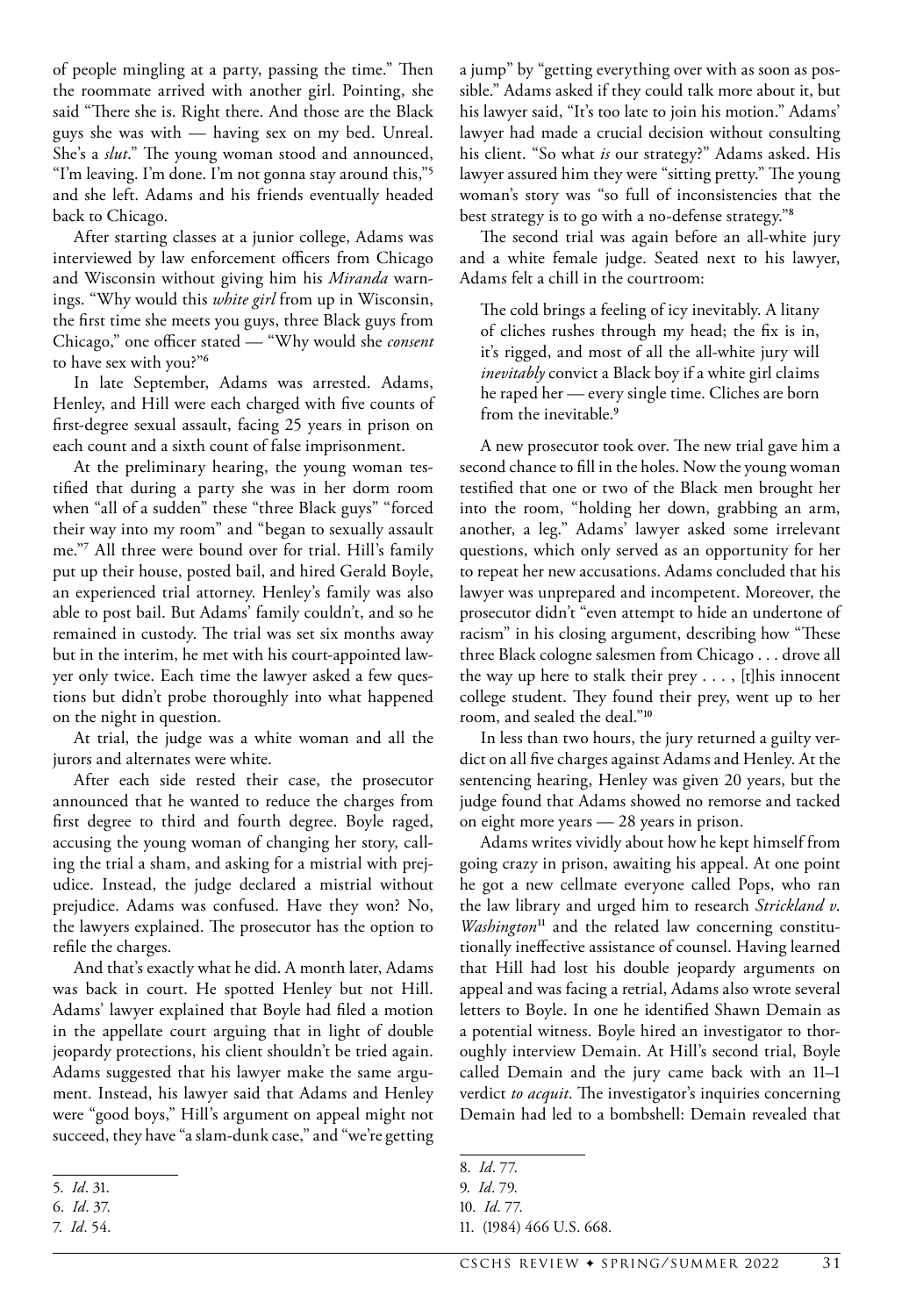when he was questioned by the Wisconsin sergeant, he had handwritten a three-page statement that was never turned over to the defense. The sergeant subsequently showed up in Boyle's office with Demain's statement. "I must have misplaced this," she told him. "Guess it fell through the cracks."**12** The prosecutor promptly dismissed all charges against Hill but continued to fight Adams' appeal, while he remained in custody.

And it got worse. Despite the *Strickland* argument (that the result in Adams' first trial was infected by constitutionally inadequate representation by his court-appointed counsel) and despite new evidence, like Demain's written statement, the Wisconsin state courts rejected Adams' appeal on the ground that his lawyer had reasonably chosen to present a "no-defense trial strategy," simply calling into question whether the prosecution had met its burden of "proof beyond a reasonable doubt." Adams was facing 28 years in prison because an incompetent lawyer failed to adequately investigate his case, failed to identify a key defense witness, the prosecution failed to disclose key exculpatory evidence, and then, without having all the relevant facts, defense counsel had chosen to present no affirmative defense.

Five years in, Adams was nearly at a dead end. His only chance was a petition for a writ of habeas corpus. He wrote letters to any lawyer he could find until one day, he heard from attorney Rob Henak offering to help with his pro se filing to the federal district court. Thrilled, Adams sent Henak a draft petition that he thought was pretty good. A few weeks later Henak sent back a marked-up draft. "The page looks blood splattered. Rob has gutted my habeas, torn it apart, shredded it, red lined every word. The only two words he hasn't red lined are 'Jarrett Adams.'" This went on for months until Henak wrote: "We're good."**<sup>13</sup>**

Meanwhile, Adams wrote scores of letters seeking someone to represent him *pro bono* in federal district court. With only one month to go, the Wisconsin Innocence Project stepped in; Keith Findley, a law professor, agreed to take his case. Looking through the file Adams organized, Findley said, "I've never seen anything like this. You're so *prepared*." He added, "We only take on the cases we're confident we can win."**<sup>14</sup>**

One day before the filing deadline, the Project filed a habeas corpus petition on behalf of Adams arguing that his case reeked of racism and that he received ineffective assistance of counsel. Although the federal district court denied his petition, the United States Court of Appeals for the Seventh Circuit did grant a certificate of appealability and set the case for oral argument in Chicago. From prison, Adams listened by phone as one of the judges asked the prosecutor incredulously, "I want to know why counsel didn't call Shawn Demain as a witness."

On June 30, 2006, Adams learned that he had won relief on habeas corpus. The court had unanimously vacated his conviction. The state had 120 days to either retry him or dismiss all the charges. He was transferred back to jail, where he met John Rhiel, his new courtappointed lawyer, "more knowledgeable, focused, and passionate than the other court-appointed attorneys." But Rhiel had bad news. "It looks like the state might be planning to retry you," he told Adams.**<sup>15</sup>**

Rhiel was subsequently able to win a bond reduction, allowing for Adams, now 26, to be released. In midsummer 2007, he got the news he had been waiting for but dreading. Rheil called:

"You sitting down? It's over. The prosecutor agreed to dismiss the charges. Officially. Everything. Your record will be totally expunged."**16** A few days later, after a Wisconsin judge dismissed the case, Adams vowed, "I'm going to come back here as a lawyer. They're going to remember who I am. If it takes the rest of my life."**<sup>17</sup>**

Adams closes *Redeeming Justice* by describing how he spent the next ten years rebuilding his life. It is a remarkable story of tenacity, hard work, and genuine achievement. He completed college after winning highly selective scholarships and then was hired by the Federal Defender Program as an investigator.

For his work as an investigator, Adams won the National Defender Investigator Association's Investigator of the Year Award. What he saw in the field confirmed the harsh realities he has known all his life. "So many Black men "have been ripped from their families and their neighborhoods and thrown away for no good reason, or no reason at all. They are now gone, lost, rotting in prison. I was fortunate. I fought my way to a second chance. Sadly, that rarely happens. . . . Of the 2.3 million people who are incarcerated, 750,000 are Black men. . . . That has to change."**<sup>18</sup>**

In the summer of 2016, after graduating Loyola University Law School, Adams took a job with the Innocence Project in New York City, working on cases of people who claimed they were wrongly convicted. He drew a case as co-counsel for Richard Beranek, then serving a life sentence for rape at Green Bay Correctional Institution, where Adams himself had been incarcerated ten years earlier. He's vowed not to "set foot in this state again" except "as an *attorney*."**<sup>19</sup>** In 2017, he won his first case: Based on new DNA evidence, the Seventh Circuit reversed Beranek's rape charges and released him.

15. *Id*. 177.

<sup>12.</sup> Adams, *Redeeming Justice*, 115.

<sup>13.</sup> *Id*. 153–54.

<sup>14.</sup> *Id*. 157.

<sup>16.</sup> *Id*. 215.

<sup>17.</sup> *Ibid*.

<sup>18.</sup> *Id*. 268–69.

<sup>19.</sup> *Id*. 277.